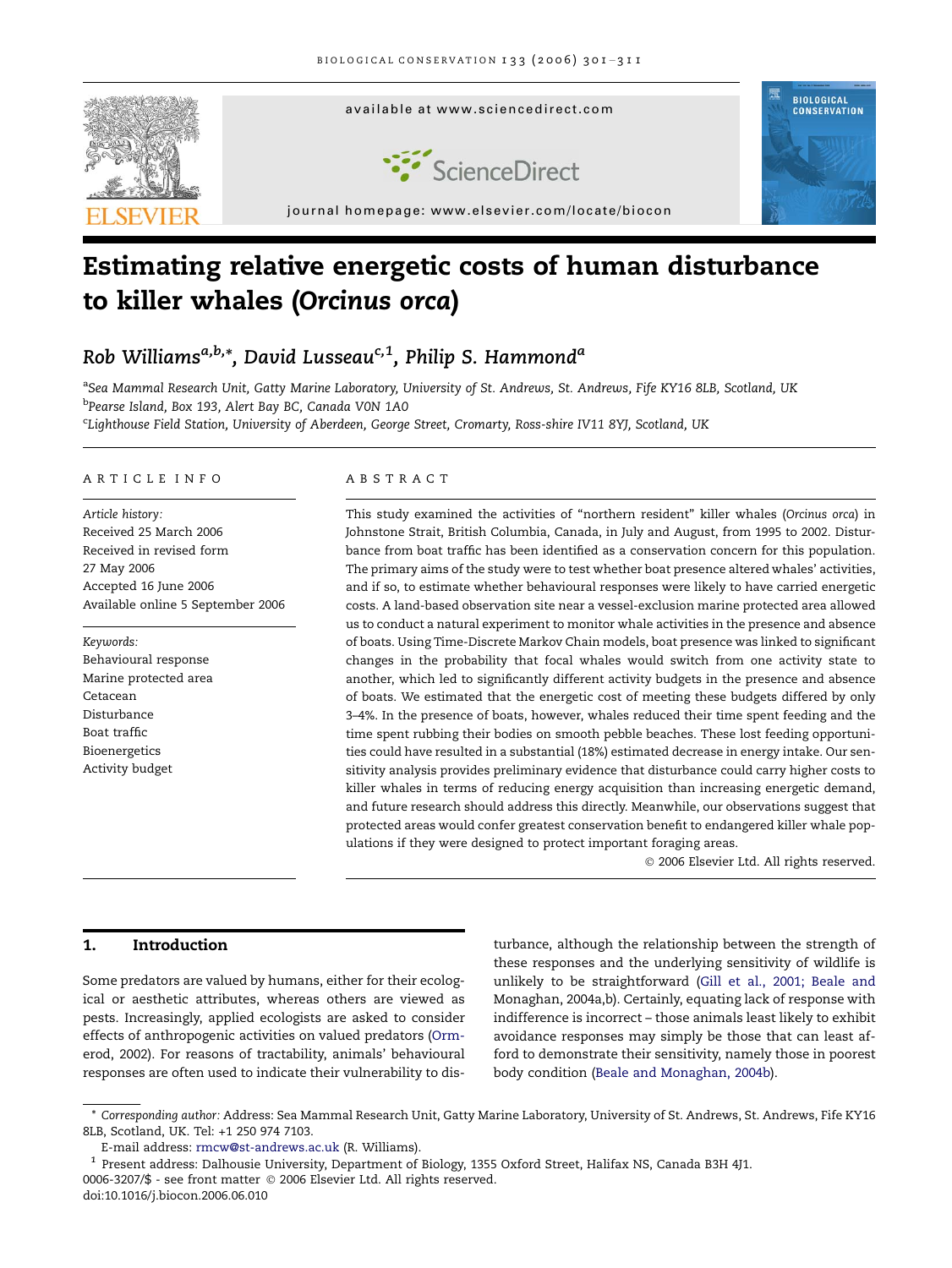<span id="page-1-0"></span>This complexity becomes especially apparent when dealing with conservation and management of cetaceans (whales, dolphins and porpoises), which are long-lived and elusive study animals. Cetaceans are also exposed to a variety of both targeted and incidental human activities in the marine environment. While the effects of direct mortality impacts, such as by-catch or whaling, can be unambiguously related to population-level consequences ([Slooten et al., 2000](#page-10-0)), it is very challenging to assess the potential long-term effects of anthropogenic activities, such as whalewatching, which elicit subtle, short-term reactions ([Bejder et al., 1999; Williams](#page-9-0) [et al., 2002a,b; Lusseau, 2003a](#page-9-0)). Clearly, linking short-term behavioural responses to long-term population-level impacts presents difficulties, a fact that can lead to the false, or at least premature conclusion that human activities have no biologically significant effects on the targeted animals. In 1993, the International Whaling Commission (IWC) adopted a resolution that declared its desire ''to encourage the further development of whale watching as a sustainable use of cetacean resources'' ([IWC, 1994\)](#page-9-0). Recent studies, however, have raised concerns about the consequences of anthropogenic activities in the marine environment on cetacean populations

generally, and an unchecked development of the whalewatching industry more specifically. There are indications that repeated short-term avoidance tactics can lead to long-term impacts at the population level, either through habitat displacement [\(Morton and Symonds, 2002; Lusseau, 2005; Bejder](#page-10-0) [et al., in press\)](#page-10-0), which can reduce the fitness of targeted populations, or via physiological constraints at the individual level ([Lusseau, 2003b\)](#page-10-0), which may lead to decreased reproductive output ([Lusseau, 2003b](#page-10-0)). For a food-limited population, energetics can provide the missing causal link between demonstrable short-term behavioural responses and difficult-to-detect population-level impacts. This study presents the results of a sensitivity analysis to assess whether shortterm behavioural responses were likely to carry energetic consequences for killer whales (Orcinus orca) in the northeast Pacific.

Three killer whale ecotypes are found in the coastal waters of British Columbia (BC), Canada ([Ford et al., 2000\)](#page-9-0): mammalhunting transients; recently identified and poorly studied offshores; and northern and southern communities of fish-eating resident killer whales. A core area for "northern residents" is found in Johnstone and Queen Charlotte Straits (Fig. 1;



Fig. 1 – The study area bounded by lines drawn from the cliff-top observation site (\* ). Shaded area of zones 3–6 marks the boundaries of RBMBER, and zones X and 2a–c indicate the boundaries of the study area outside the Reserve.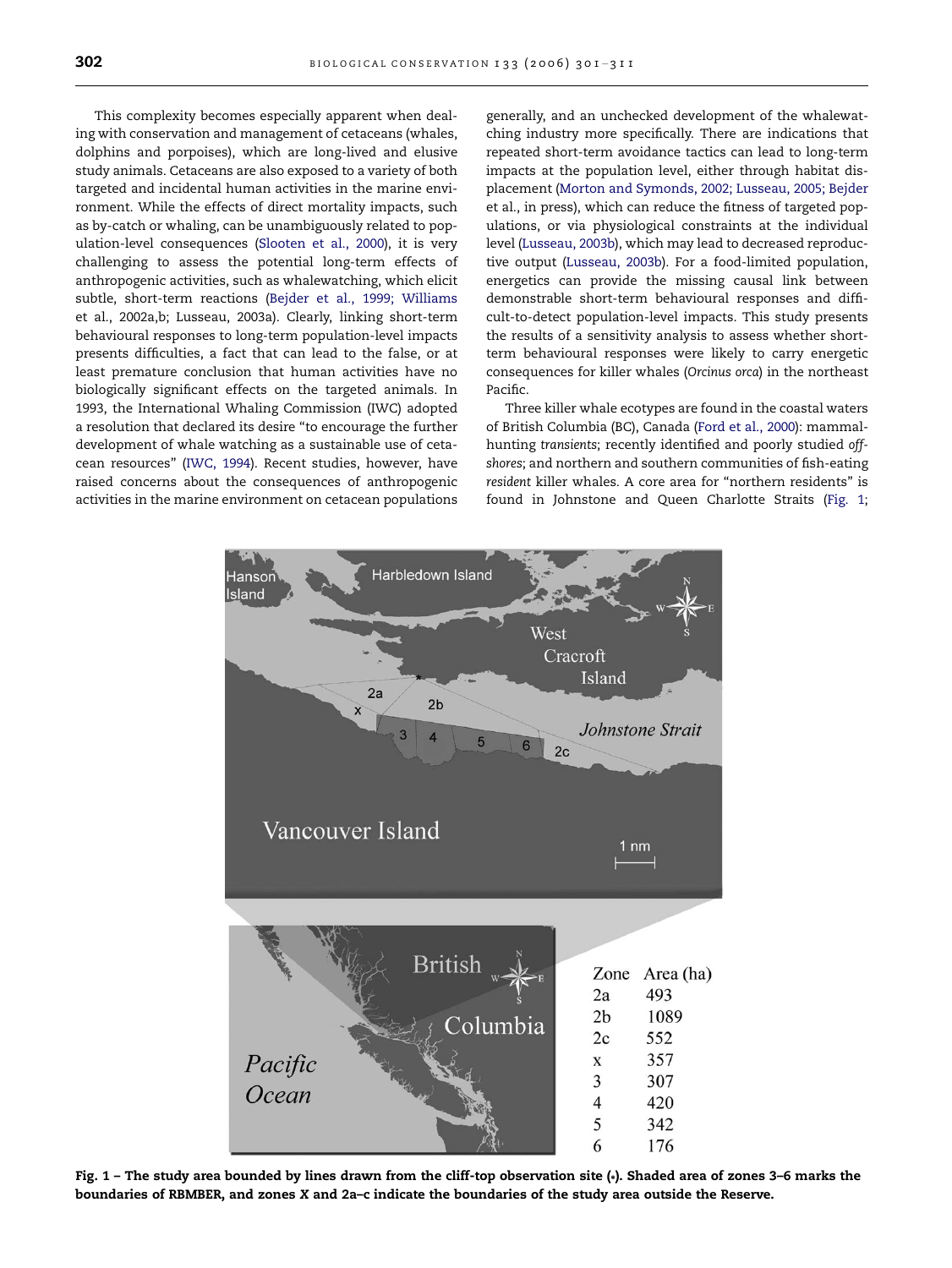[JSKWC, 1991](#page-9-0)). The northern resident community comprises 34 matrilines, the basic killer whale social unit ([Ford et al.,](#page-9-0) [2000](#page-9-0)). The so-called resident matrilines are, in fact, resident to the area only during summer months. Many matrilines return to this area each summer to mate, feed on salmon, and rub their bodies on smooth pebble beaches ([Ford et al., 1998,](#page-9-0) [2000; Ford and Ellis, 2006](#page-9-0)). One of the area's benefits to killer whales is the tendency for narrow Johnstone Strait to concentrate migratory salmon [\(Nichol and Shackleton, 1996\)](#page-10-0). Commercial fishing vessels, freighters, cruise liners and commercial and recreational whalewatching boats also use the area heavily. Part of this area has been set aside in 1982 as a killer whale sanctuary (Robson Bight-Michael Bigg Ecological Reserve, RBMBER) to prevent boaters from approaching the gravel beaches on which the whales rub [\(Ford et al., 2000](#page-9-0)). The functional role of this activity is unknown, but beachrubbing behaviour is rarely seen in other cetaceans.

The Committee on the Status of Endangered Wildlife in Canada (COSEWIC) currently lists northern resident killer whales as Threatened ([Baird, 2001](#page-9-0)). Their listing was made partly in response to lack of population growth; and more recently, a population decline observed in annual censuses [\(Ford et al., 2000](#page-9-0)). While the cause(s) of the decline remains unknown, it is generally agreed that both northern and southern resident communities face a variety of threats ([Baird,](#page-9-0) [2001](#page-9-0)) in the form of reduced prey availability [\(Allendorf](#page-9-0) [et al., 1997\)](#page-9-0), high toxin loads [\(Ross et al., 2000\)](#page-10-0), and anthropogenic disturbance ([Williams et al., 2002a,b\)](#page-10-0). The most contentious example of human disturbance may be commercial whalewatch operators, however these represent only a small fraction of the vessels that use the same waters as northern resident killer whales in Johnstone Strait, and their compliance with the Reserve boundaries was highest of the 10 vessel types in the area [\(Ashe and Williams, 2003](#page-9-0)).

The decision to create a reserve proved prescient when, subsequently, studies began reporting correlations between vessel traffic and whale behaviour [\(Kruse, 1991\)](#page-10-0). Even nonwhale-oriented vessel traffic, such as fishing boats, altered the behaviour of killer whales ([Williams et al., 2002a](#page-10-0)). It is unclear whether these subtle avoidance responses observed in experimental studies carried energetic costs to whales and it is unknown whether animals were equally vulnerable to disturbance in all activity states. Previous experimental studies targeted only whales engaged in typical "travel/forage" activity, in order to avoid confounding effects of activity state and vessel traffic on whale behaviour [\(Williams et al.,](#page-10-0) [2002a,b\)](#page-10-0). No quantitative attempt has been made to assess whether these animals respond differently to disturbance depending on the whales' activity state. Consequently, it is unclear whether the focal animals sampled in impact assessments conducted to date were representative of populationlevel responses. An impact assessment should include subjects from all age–sex classes and span the entire repertoire of activity states.

The primary goal of this study was to test whether whale activity budgets differed when boats were present from activity budgets when boats were absent. The fact that time-activity budgets can be linked to energetic demands in this species [\(Kriete, 1995\)](#page-10-0) set a secondary goal: to estimate whether the energetic demand of killer whales in the presence of boats

was greater than in their absence. This framework, using killer whales as an example, can serve as a model linking field observations of short-term responses to human activities to longer-term energetic effects at individual and population levels. This study illustrates the utility of integrating behavioural studies and physiology into conservation strategies for large mammals ([Sutherland, 1998\)](#page-10-0).

# 2. Methods

#### 2.1. Data collection

Data were collected from a cliff on West Cracroft Island ([Fig. 1\)](#page-1-0) approximately 50 m above mean water level, which offered an expansive view across Johnstone Strait. Field seasons varied in length among years (1995–2002), but the longest period common to all years was 1 July to 31 August. A minimum of three observers recorded boat and whale activity from 08h00 to 20h00 daily. The study area was divided into eight zones, four inside the Reserve and four in the waters immediately adjacent to the Reserve. These zones were readily identifiable from the cliff based on sightlines drawn to prominent landmarks. Every 15 min, these observers scanned the area with  $7 \times 50$  binoculars and a  $25 \times 50$  spotting scope to record the number of boats in each zone of the study area.

Whale activity was recorded on the same 15-minute schedule by scanning the main activity of whales in focal groups [\(Altmann, 1974](#page-9-0)). Whales were recorded as being in a group if they were within approximately 10 body lengths of one another, and displaying the same behaviour at the surface. Once whales entered the study area, observers used both visual and acoustic cues to identify matrilines and individuals within matrilines using photo-identification catalogues [\(Ford et al.,](#page-9-0) [2000](#page-9-0)). The exact identification of individuals was not always necessary to follow groups because of the ease of tracking separate schools across sampling periods. Focal groups were defined post-hoc from the subset of the data in which group composition remained constant across a sequence of samples.

Whale activity recorded during each 15-minute scan sample was assigned to one of five mutually exclusive and cumulatively inclusive activity states [\(Table 1\)](#page-3-0). The definitions of these states were adapted from those used in other killer whale behaviour and bioenergetics studies [\(Felleman et al.,](#page-9-0) [1991; Hoelzel, 1993; Kriete, 1995; Barrett-Lennard et al., 1996;](#page-9-0) [Ford et al., 2000; Lusseau et al., 2004; Ford and Ellis, 2006](#page-9-0)). At each scan, the whales were recorded as being either inside or outside the reserve, based on zone boundaries. This allowed subsequent accounting for known effect of location on whale behaviour (e.g., beach-rubbing). They are presented roughly in order of increasing energetic cost of the activity, as estimated from captive and field experiments on killer whales by [Kriete \(1995\)](#page-10-0) [\(Table 1](#page-3-0)).

#### 2.2. Data analyses

Adjacent 15-minute observations were unlikely to be statistically independent, so the scan sample data were analysed as a series of time-discrete Markov chains (TDMC) [\(Lusseau, 2003a, 2004](#page-10-0)). This technique allowed us to model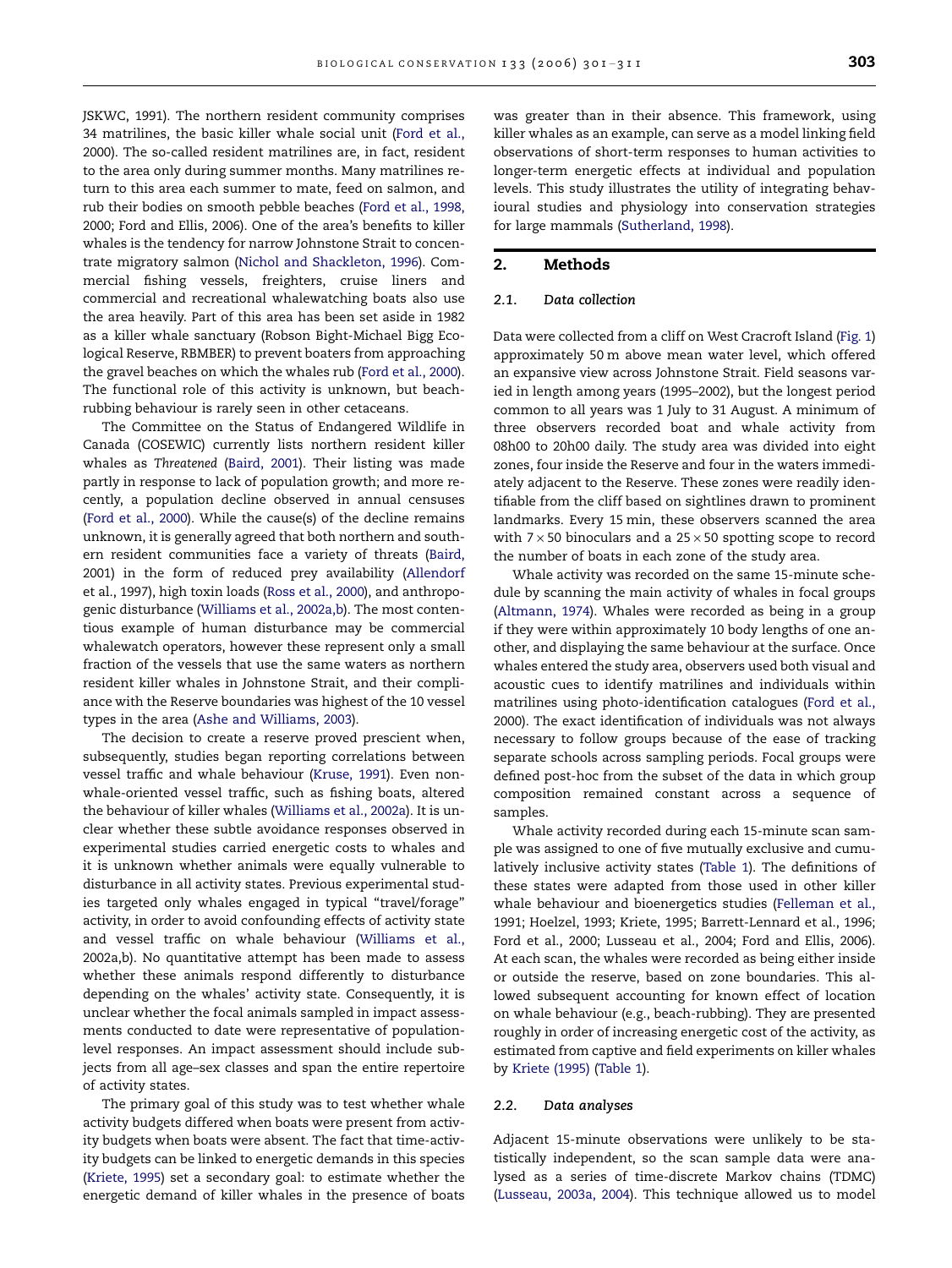<span id="page-3-0"></span>Table 1 – List of activity state codes (A–E) used in this study with their equivalent energetic cost categories defined by

| Kriete (1995)                                                                                                                                           |                                  |                                                                                                                                                                                                                                                                                        |                      |  |
|---------------------------------------------------------------------------------------------------------------------------------------------------------|----------------------------------|----------------------------------------------------------------------------------------------------------------------------------------------------------------------------------------------------------------------------------------------------------------------------------------|----------------------|--|
| Activity state<br>(this study)                                                                                                                          | Energetic cost<br>(Kriete, 1995) | Definition                                                                                                                                                                                                                                                                             | Probable function    |  |
| $\mathsf{A}$                                                                                                                                            | $\mathbf{1}$                     | Whales were swimming at slow speed with highly predictable sequences of<br>several short (30 s) dives followed by a long dive of 3-5 min. This activity<br>state was characterised by the absence of surface-active behaviour (e.g.,<br>breaching or tail-slapping)                    | Resting              |  |
| B                                                                                                                                                       | $\mathbf{1}$                     | Whale presence within 50 m of a gravel beach; independent surfacing and<br>diving of individuals; long periods spent stationary at the surface, followed<br>by slow swim speeds toward a beach; at which point, bubbles or splashing<br>could be observed in the vicinity of the beach | Beach-rubbing        |  |
| C                                                                                                                                                       | $Mean(2 + 3)$                    | Whales surfaced and dove independently but all whales in the group were<br>heading in the same general (east-west) direction. The dive sequences of<br>individuals showed regular patterns of several short dives followed by a<br>long one, and whales swam at moderate speeds        | Travelling /Foraging |  |
| D                                                                                                                                                       | $Mean(2 + 3)$                    | Individuals were spread out across the Strait; individuals were surfacing<br>and diving independently in irregular sequences of long and short dives;<br>and individuals displayed fast, non-directional surfacings in the form of<br>frequent directional changes                     | Feeding              |  |
| E                                                                                                                                                       | 3                                | Animals surfaced in tight groups with individuals engaged in tactile<br>behaviour; whales showed irregular surfacing and diving sequences and<br>swim speeds; irregular direction of movement; and high rates of surface-<br>active behaviour                                          | Socialising          |  |
| Activity State B, beach rubbing, is considered equal to rest in terms of energetic cost, but probably plays a social role (Ford et al., 2000). Probable |                                  |                                                                                                                                                                                                                                                                                        |                      |  |

functional roles for the other activity states are inferred from earlier studies of behaviour and feeding ecology in northern and southern resident killer whales ([Felleman et al., 1991; Hoelzel, 1993; Ford et al., 1998](#page-9-0)).

the probability of a focal group switching from one activity state to another as a function of a given factor (in this case, boat presence in the same zone as the whale), and therefore to quantify the effect of this factor.

Two binary grouping variables were created. First, each scan sample of whale activity was given a value for location, either inside or outside the Reserve. The dataset was further categorised depending on the presence of boats. If no boats were present in the same zone as a focal group of animals, then that scan was identified as a control (i.e., no-boat) observation, regardless of whether boats were present in other parts of the study area. Similarly, observations were scored as treatment (i.e., boat-present) observations only when boats were present in the same zone as the focal animal. Focal follows were separated into four data files: those in the presence versus absence of boats, and those inside versus outside the Reserve.

Program UNCERT (available from [http://uncert.mines.edu\)](http://uncert.mines.edu) was used to tally the number of times one state was observed following another from these series of samples, conditional on location of the focal group and boat presence in the same zone as the whales. Four-way contingency tables were constructed with the following categories: preceding activity (five possible states, factor labeled P in the model in [Table 3\)](#page-5-0), succeeding activity (five possible states, labeled S in the model), boat traffic (present or absent, labeled B) and location (inside or outside the Reserve, labeled L).

Dependence of transitions in activity states on location and boat traffic variables was tested for in SPSS 10.0 (SPSS Inc.) using General Log-Linear Analysis. The candidate independent covariates in this case were boat traffic and location, and the response variable was the number of times one state was observed following another. The G-statistic for goodnessof-fit was computed for each model and the difference between the G-values was used to test the significance of the term being left out ([Caswell, 2001; Lusseau, 2003a](#page-9-0)). To test for the effects of location and boat presence, these terms were added sequentially to the null model assuming that succeeding state was dependent on preceding state and taking into consideration data sampling structure (included terms PS and PBL, [Table 3](#page-5-0)) ([Lusseau, 2003a](#page-10-0)). The effect of both boat and location were then tested by adding the dependence of S on each of these factors (by adding the terms BS and BPS, and the terms LS, LPS, respectively) ([Lusseau, 2004\)](#page-10-0). The best fitting model was selected using Akaike's Information Criterion [\(Burnham and Anderson, 1998](#page-9-0)) ([Fig. 2](#page-4-0)). This analysis therefore provided not only a way of identifying the best fitting model, but also a way of quantifying the significance of the contribution of each factor to explaining the variance observed in the dataset.

The transition probability matrices obtained from the contingency tables were eigen decomposed using the PopTools add-in for Excel, to estimate the stationary distribution of each matrix, which corresponded to the eigenvector of the dominant eigenvalue ([Caswell, 2001](#page-9-0)). This eigenvector corresponds to the time-activity budget of the population [\(Caswell,](#page-9-0) [2001; Lusseau, 2004](#page-9-0)). Activity budgets were calculated in the presence and absence of boats.

# 2.3. Estimating energetic requirements from time-activity budgets

The time-activity budgets observed with respect to boat presence were converted to rough estimates of the energetic demand of free-ranging killer whales ([Kriete, 1995](#page-10-0)). Only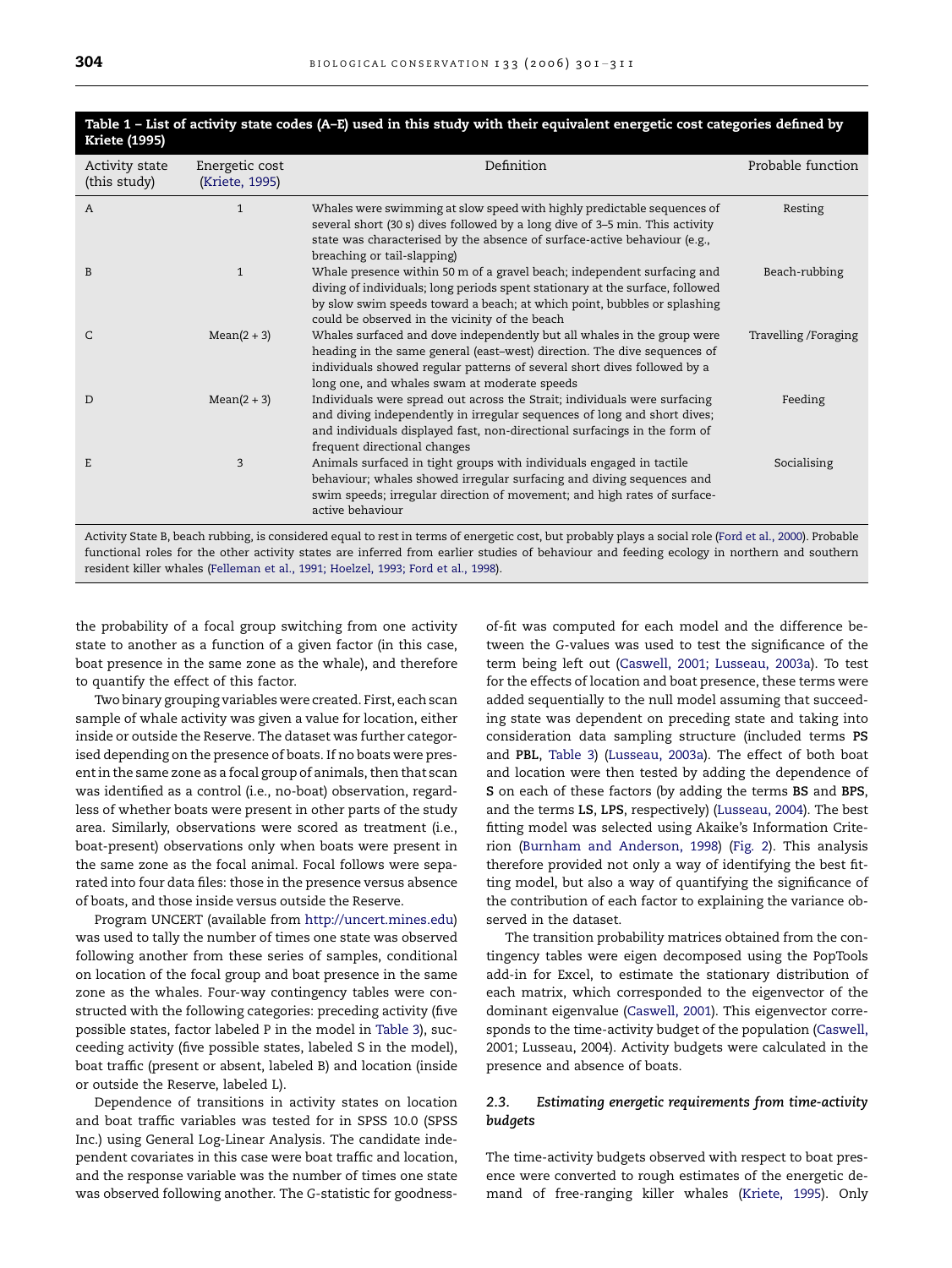<span id="page-4-0"></span>

Fig. 2 – Difference between the transition probability of the no-boat chains and the boat chains. A negative value on the y-axis means that the transition probability of the impact chain was lower than the control one. The significance of the difference between two transition probabilities was assessed using a Z-proportion test. Stars mark significant differences (P < 0.05).

Kriete's data from Hyak (a 4733 kg adult male) and Yaka (a 2800 kg adult female) were used, rather than values for both adult and sub-adult subjects, because data on the sub-adult female were thought to be unreliable ([Kriete, 1995\)](#page-10-0). For comparative purposes, we also calculated the theoretical field metabolic rates for individuals of known weights to estimate energetic demand ([Kleiber, 1975\)](#page-9-0). The estimates presented thus illustrate the energetic demand for two hypothetical adults of the same mass as the captive adult subjects. Caloric demand was presented using the category-specific (Table 2) estimates of the energetic cost of each activity state [\(Kriete,](#page-10-0) [1995](#page-10-0)). Time-activity budgets were converted to rough estimates of the energetic requirements of a free-ranging 4733 kg adult male and a 2800 kg adult female, which represent the average masses of mature male and female killer whales for which metabolic rate data were available [\(Williams](#page-10-0)

Table 2 – Approximate energetic cost of five activity states on equivalent categories used by Kriete (1995), and proportion of time spent in each state in the presence and absence of boats

| Activity               | Cost of activity<br>$(kcal/kg/h)^a$ |        | Proportion of<br>time in activity |             |
|------------------------|-------------------------------------|--------|-----------------------------------|-------------|
|                        | Male                                | Female | No-boat                           | <b>Boat</b> |
| A                      | 1.17                                | 0.91   | 0.152                             | 0.230       |
| B                      | 1.17                                | 0.91   | 0.168                             | 0.029       |
| C                      | 1.935                               | 1.79   | 0.533                             | 0.598       |
| D                      | 1.935                               | 1.79   | 0.125                             | 0.102       |
| E                      | 2.19                                | 2.28   | 0.023                             | 0.040       |
| Transitions observed   |                                     |        | 3500                              | 4017        |
| a After Kriete (1995). |                                     |        |                                   |             |

[et al., 2004\)](#page-10-0). Male and female energy budgets were estimated using the average activity budget described above, rather than using sex-specific activity budgets, because the animals were generally in mixed-sex schools.

# 3. Results

This study synthesises observations from eight seasons, during 496 days (5952 h) of effort, including 2000 h observing killer whales. After censoring, 7517 transitions of focal groups from one activity state to another were observed. All 34 matrilines appeared more than once in the dataset.

#### 3.1. Log-linear analyses

Both variables affected the behaviour of the whales ([Table 3:](#page-5-0) testing components BS, BPS for the effect of boat presence and components LS, LPS for the effect of location). When starting with a null model in the log-linear analyses (i.e., that adjacent scans are dependent, and that location and boats have no effect on succeeding whale activity), the best model  $\,$  considered both location and boat factors (AIC =  $-32.8$ , [Table](#page-5-0) [3](#page-5-0)). The effect of location was much stronger than the effect of boats, but adding the boat effect explained a significant portion of the variance ([Table 3\)](#page-5-0). There was no significant interaction between the boat and location terms [\(Table 3](#page-5-0)), which meant that whale response to boats was similar inside and outside the Reserve.

# 3.2. Relationship between boat presence and whale activity state transition probabilities

Boat presence showed strong effects on the probability of whales switching from one activity state to another for most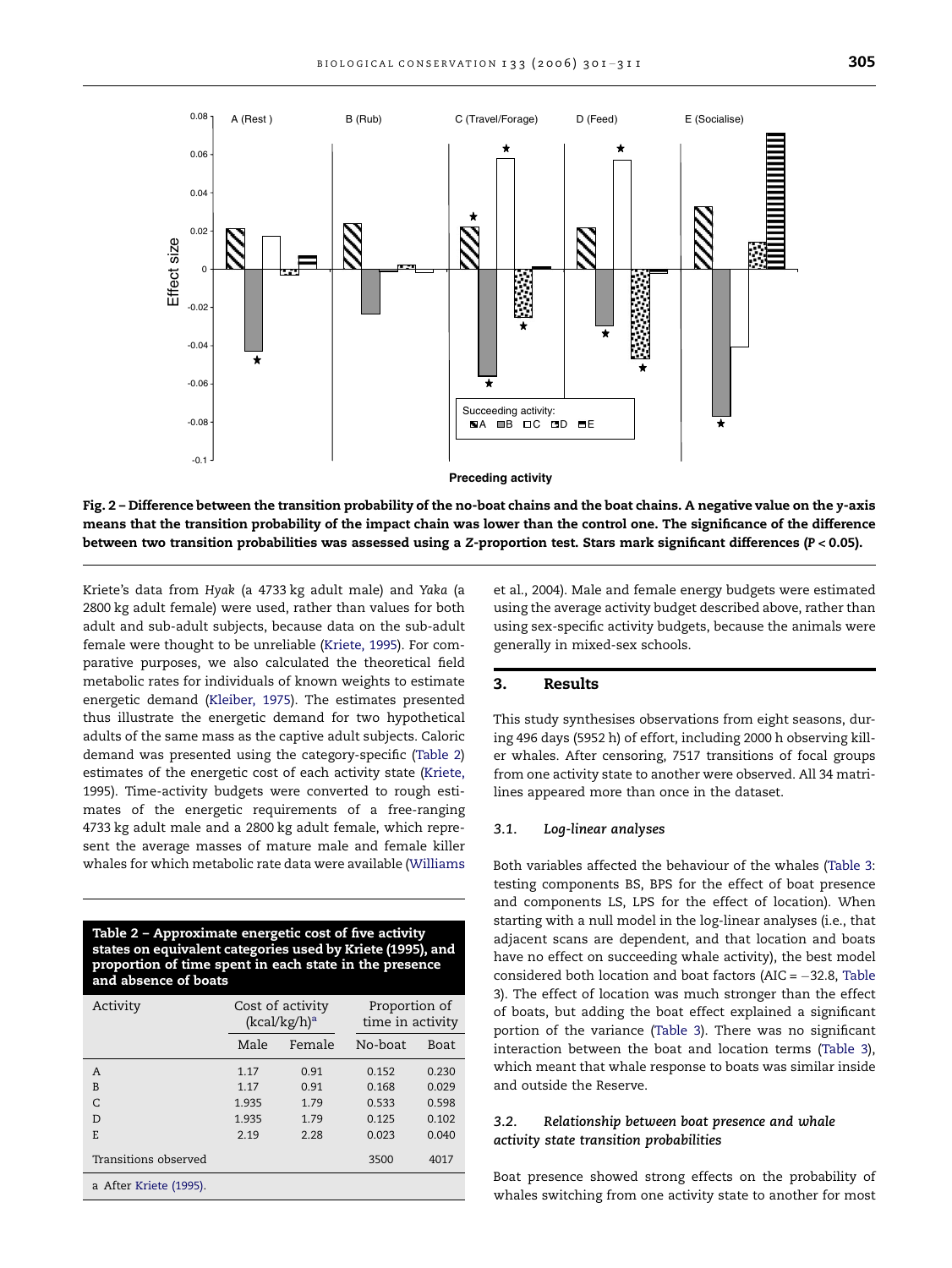<span id="page-5-0"></span>

| Table 3 - Results of the log-linear analyses |                 |                            |              |                 |  |  |
|----------------------------------------------|-----------------|----------------------------|--------------|-----------------|--|--|
| Model                                        | Component added | $\Delta G^2$ , df, P-value | <b>AIC</b>   | $\triangle$ AIC |  |  |
| Null (PS, PBL)                               |                 |                            | 348.3        | 381.1           |  |  |
| Boat effect (BPS, PBL)                       | BS, BPS         | 164, 20, <0.0001           | 224.3        | 257.1           |  |  |
|                                              | LS, LPS         | 297.1, 20, <0.0001         |              |                 |  |  |
| Boat + Location (BPS, LPS, PBL)              | BLS, BLPS       | 7.2, 20, 0.996             | $-32.8$      | $\mathbf{0}$    |  |  |
| $\text{Boat} \times \text{Location}$ (PSBL)  |                 |                            | $\mathbf{0}$ | 32.8            |  |  |

P: preceding behavior; S: succeeding behaviour; B: boat presence; and L: location. The null model assumed that succeeding behaviour was independent of boat and location effects, given preceding behaviour, as defined by a first-order Markov chain. However, there was strong support from the data for a model that included effects of vessel traffic and location on succeeding behaviour.

initial activity states ([Fig. 2\)](#page-4-0). The strongest effect of boat presence on transition probabilities was observed in Activity State B. Animals were less likely to enter Activity State B from any other state when boats were present.

Whales were less likely to switch from Activity States C to D when boats were present than in their absence ([Fig. 2](#page-4-0)). In addition, whales observed in Activity State D were less likely to remain in that state (and more likely to switch to lower-energy Activity States C or A) when boats were present than when boats were absent. Whales engaged in Activity State C were more likely to remain in that state when boats were present.

# 3.3. Effect of boat presence on activity budget

Whales spent significantly less time in Activity States B and D when boats were present (Fig. 3). The proportion of time spent in Activity States A, C and E was significantly greater when boats were present.

#### 3.4. Effect of boat presence on energetic requirements

While activity budgets were significantly different in the presence and absence of boats, the effect of boat presence on energetic demand was relatively small after converting the time spent in each activity state ([Table 2\)](#page-4-0) to estimates of 12 h energetic demand in the presence and absence of boats ([Table 4\)](#page-6-0). Our estimates fell well within the range of other estimates of killer whale's energetic demand calculated in various ways [\(Table 4](#page-6-0)). [Williams et al. \(2004\)](#page-10-0) obtained estimates using the scaling relationship between mass and both basal and field metabolic rate ([Kleiber, 1975\)](#page-9-0). The estimates of [Barrett-Lennard et al. \(1995\)](#page-9-0) were also based on [Kriete's mea](#page-10-0)[sures \(1995\)](#page-10-0); while [Baird \(1994\)](#page-9-0) derived estimates for mammal-eating killer whales from observed prey ingestion rate. Overall, estimated energetic demand over 12 h for a freeranging 4733 kg male and a 2800 kg female represented approximately 3% greater demand in the presence of boats



Fig. 3 – Effect of boat presence on activity budget. Bars represent 95% confidence intervals, and all differences are significant at the conventional level  $(P < 0.05)$ .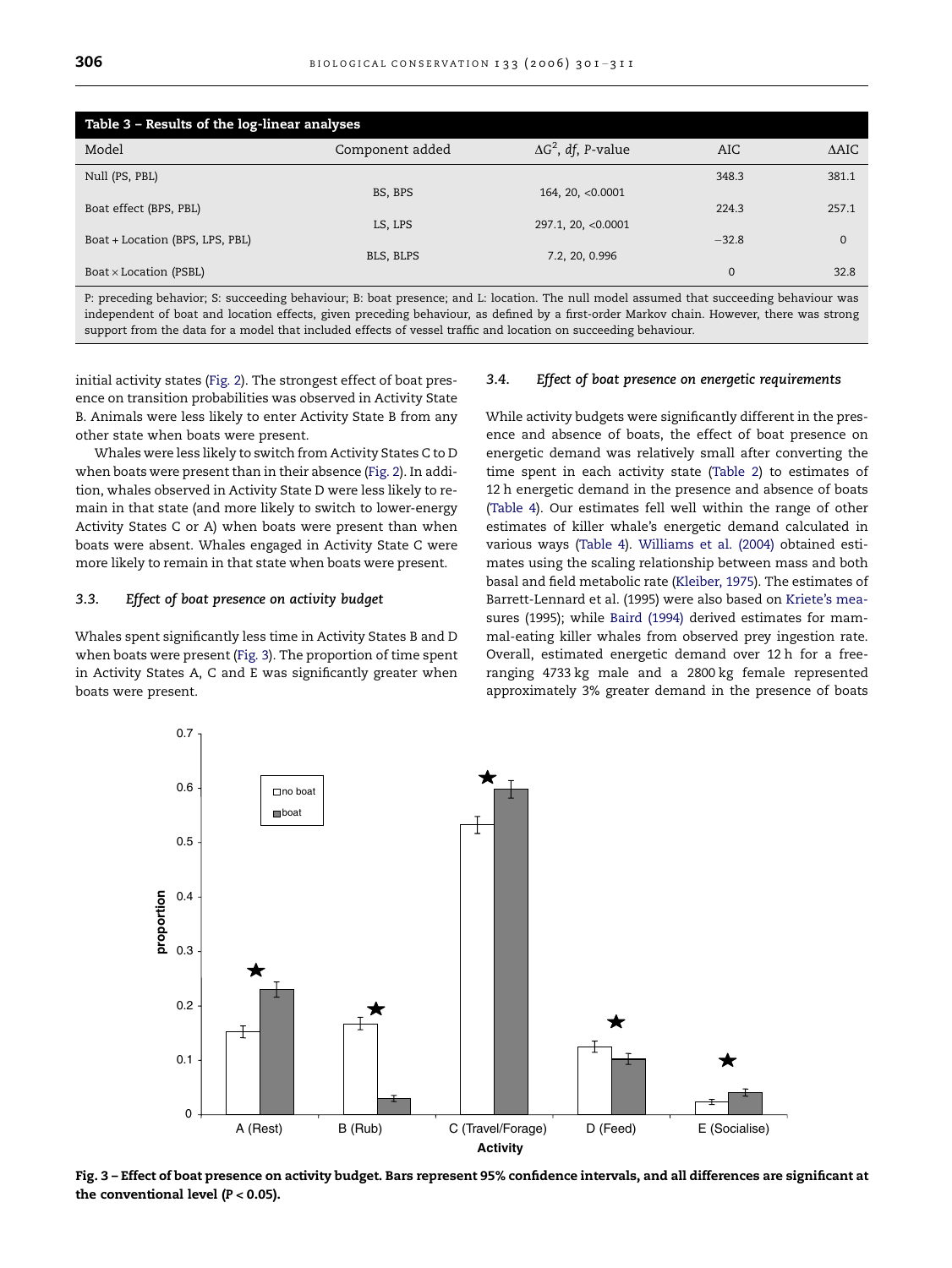<span id="page-6-0"></span>Table 4 – Estimated 12 h energetic demand of a free-ranging male and female killer whale in activity budgets observed in the absence and presence of boats

|                                               | Male (4733 kg) |             | Female $(2800 \text{ kg})$ |             |
|-----------------------------------------------|----------------|-------------|----------------------------|-------------|
|                                               | No-boat        | <b>Boat</b> | No-boat                    | <b>Boat</b> |
| Energetic demand (kcal/12 h) (this study)     | 96,356         | 99.216      | 51,080                     | 53,138      |
| Theoretical field metabolic rate <sup>a</sup> | 121,750        |             | 81,750                     |             |
| Reported range ( $kcal/12$ h) <sup>b</sup>    | 71,000-146,723 |             | 42,000-86,800              |             |
| Increase in energetic demand                  |                | 2.9%        |                            | 3.2%        |
| Energetic gain (kcal/h spent feeding)         | 64,237         | 46,507      | 34,054                     | 24,655      |
| Decrease in energetic gain                    |                | 27.6%       |                            | 27.6%       |

Energetic requirement is presented in terms of both caloric demand and lost energetic gain opportunities. Both these requirements are presented in kcal/12 h. Energetic gain represents the amount of energy whales need to acquire while feeding to meet their total energetic demand. When boats are present, the energetic gain is the amount of energy they can acquire (related to the amount of time they can spend feeding) assuming the same acquisition rate as during control (no-boat) situations. Other published values of killer whale's energetic demand are provided for comparison.

a [\(Williams et al., 2004\)](#page-10-0).

b [\(Baird, 1994; Barrett-Lennard et al., 1995; Williams et al., 2004\)](#page-9-0).

than in the absence of boats. However, the lost opportunities to gain energy translating from the decrease in time spent feeding (Activity State D) had the potential to carry a heavier burden. A decrease from 12.5% of time spent feeding to 10.2% when in the presence of boats corresponds to an 18% decrease in the amount of time spent feeding. No attempt was made to test for statistical significance of these differences, because variance estimates have not been presented for the estimates of energetic costs of the different activity states [\(Kriete, 1995](#page-10-0)).

# 4. Discussion

This study has provided evidence that the way in which whales used the study area changed when boats were present, and presented a point estimate of the extent to which these changes in activity may have carried energetic costs to whales. These objectives were met using a non-invasive, inexpensive behavioural study while addressing two shortcomings of previous studies: this study included observations of all age–sex classes of whales in the population, and sampled across the entire repertoire of killer whale activity in Johnstone Strait. Most importantly, the striking difference in potential relative costs between energetic expenditure and acquisition provides a clear mandate to prioritise future research.

#### 4.1. Effects of boats on killer whale activity budgets

Commercial salmon catches and whale activity in the Reserve indicate that Robson Bight offers good fishing opportunities. The ability of the Reserve to provide good feeding habitat to resident killer whales, however, may be compromised when boats enter it. Overall, whales reduced their time spent feeding from 13% to 10% when boats were present. Focal whales not only showed a lower probability of continuing feeding, but also a lower probability of initiating a feeding bout (i.e., switching from travel/forage to feeding activity) when boats entered the Reserve ([Fig. 2\)](#page-4-0). Recall that the vast majority of boats in the study area were not engaged in whalewatching, but rather were commercial fishing vessels ([Ashe and Wil-](#page-9-0) [liams, 2003\)](#page-9-0). While the exponential increase in commercial whalewatching activity has caused some to question the benign nature of that industry ([Corkeron, 2004](#page-9-0)), it is important to note that the disturbance (primarily commercial fishing traffic) driving the trend we report was largely tangential to the whales. In addition, whales spent nearly 17% of their time in the study area rubbing when boats were absent, compared with 3% when boats were present in the same zone as the whales [\(Fig. 3](#page-5-0)). The whales increased their travel budget by 12.5% ([Fig. 3](#page-5-0)). This echoes a previous finding that whales' avoidance reactions to an experimental boat would result in their having to travel 13% farther along a circuitous route to cover the same effective distance that they were covering prior to the arrival of the boat [\(Williams et al., 2002a](#page-10-0)).

Noise, rather than simple presence of the boats, seems the likeliest mechanism for boats to disturb whale behaviour. Evidence exists for killer whales evading annoying noise on fine temporal and spatial scales ([Williams et al., 2002b](#page-10-0)) and harmful noise on annual and regional spatial scales [\(Morton and](#page-10-0) [Symonds, 2002](#page-10-0)). Empirical evidence exists that boat noise can impair killer whales' ability to detect pure tones ([Bain](#page-9-0) [and Dahlheim, 1994\)](#page-9-0) and low-frequency omni-directional components of calls ([Miller, 2002](#page-10-0)) thereby reducing these calls' active space, the volume of water within which a call is detectable by a whale. This masking of low frequency components would also reduce the effectiveness of any directionality cues for coordinating movement ([Bain and Dahlheim,](#page-9-0) [1994; Miller, 2002](#page-9-0)), and could disrupt any coordinated foraging activity [\(Foote et al., 2004\)](#page-9-0). Whalewatching vessels can increase anthropogenic noise in substantial fractions of killer whale foraging habitat [\(Erbe, 2002](#page-9-0)). However, our analyses are the first to suggest that vessel traffic did alter feeding activity of free-ranging northern resident killer whales.

## 4.2. Potential effects of boat traffic on killer whale energetic demand and acquisition

Overall, killer whale activity budgets varied markedly between absence and presence of boats, but the net energetic effect was relatively small (Table 4). This reflects the tendency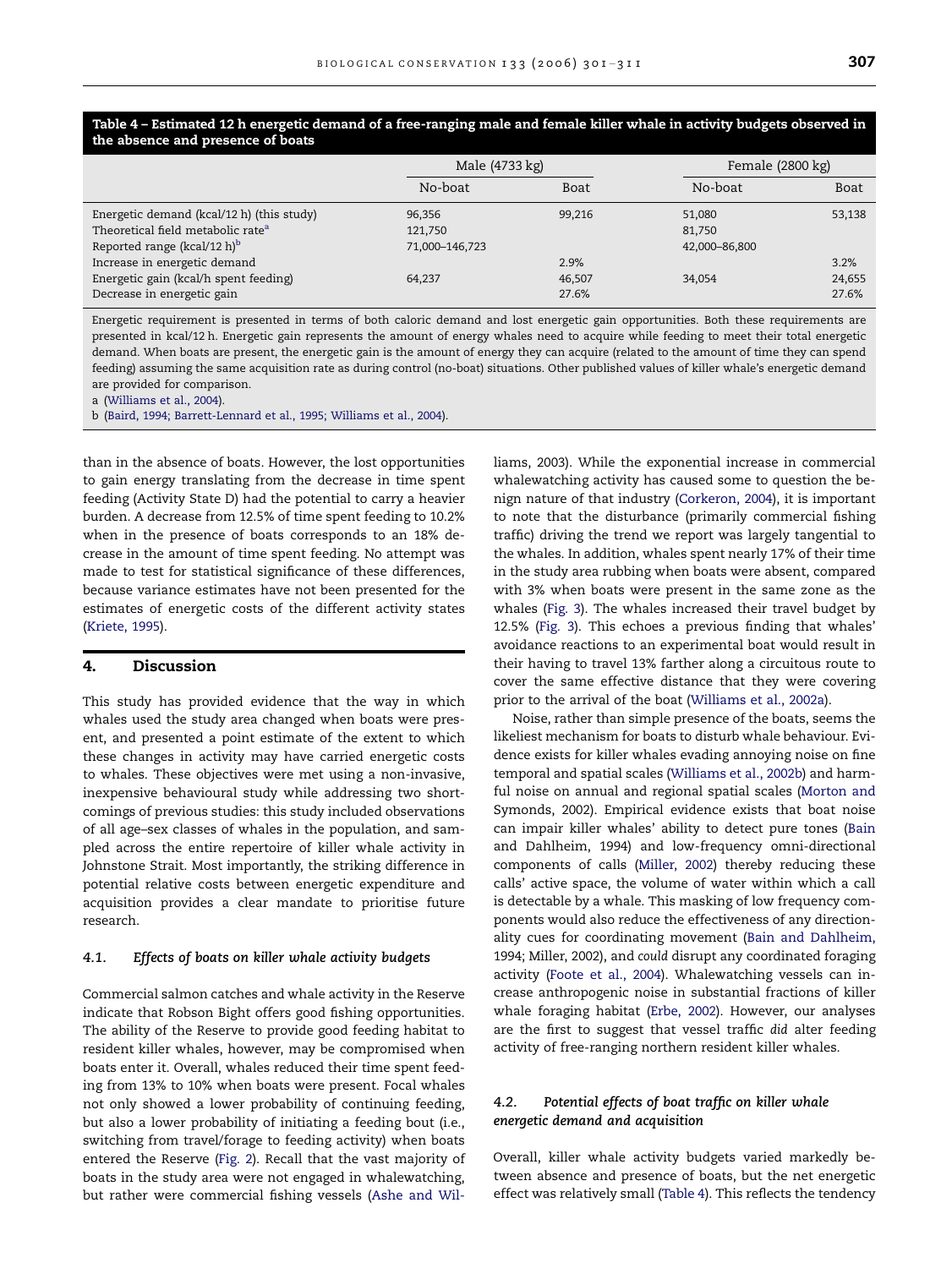for whales to replace one low-energy activity (e.g., beachrubbing) with another (e.g., resting) in the presence of boats. As a result, the point estimates of the total energetic demand spent in the two different activity budgets are quite similar, suggesting that at low traffic levels, northern resident killer whales may be able to balance the energetic cost of avoiding boats.

This exercise was presented to illustrate the point that short-term behavioural responses can carry energetic costs that could have long-term population effects if the population were food-limited. The point estimates of the energetic cost of each activity state ([Kriete, 1995\)](#page-10-0) reflect categorisation of a continuum of energetic costs, and carry uncertainty that has not been quantified, and therefore could not be included in this exercise.

However, this is the third study to suggest that, while responding to boats may carry some energetic cost to northern resident killer whales, the upper limit of that cost is currently likely to be low [\(Williams et al., 2002a,b\)](#page-10-0). The question therefore becomes whether whales are able to satisfy their energetic demands either under disturbed or undisturbed conditions. In the context of a conservation strategy for northern resident killer whales where prey availability is already a concern [\(Baird, 2001\)](#page-9-0), the real issue may not be increased energy expenditure in the presence of boats so much as the potential for boats to cause a reduction in overall energy acquisition, via masking effects of boat noise, interruption of feeding bouts or replacement of feeding activity with boat-avoidance activities.

This study provides indirect evidence that feeding activity is disrupted by the presence of boats, which could lead to a substantial decrease in energy gain opportunities in the presence of boats. Several studies have associated the fast, non-directional swimming typical of activity state D (Feeding, [Table 1\)](#page-3-0) with successful fish captures as evidenced by finding scales or bits of fish floating near the surface ([Felleman et al.,](#page-9-0) [1991; Hoelzel, 1993; Ford et al., 1998; Ford and Ellis, 2006](#page-9-0)), thus its functional role appears to be related to feeding – prey detection, if not prey capture. Killer whale populations will respond numerically in the same way to reduced prey abundance as they will to an equivalent reduction in prey detection due to masking effects of boat noise. In a foodlimited population, this is one mechanism that could link short-term consequences of vessel traffic to long-term, population-level consequences. Prey availability has been cited as a concern for both the Threatened northern resident and Endangered southern resident killer whales [\(Baird, 2001\)](#page-9-0). The difficulties inherent in assessing prey preference, prey availability and quantity of prey acquisition in free-ranging killer whales are obvious. Indirect impact assessments such as this one may represent a practical first step while methods are developed to assess impact of boat traffic on feeding activity directly in free-ranging cetaceans. The need to rely on indirect methods of assessing environmental impact of human activity is a recurring problem in marine research [\(Inglis](#page-9-0) [and Gust, 2003](#page-9-0)).

Assuming that the fast, non-directional swimming behaviour observed in Activity State D was associated with prey capture attempts (as reported by [Felleman et al. \(1991\), Hoel](#page-9-0)[zel \(1993\), Ford et al. \(1998\) and Ford and Ellis \(2006\)](#page-9-0)), it is perhaps unsurprising that killer whales near boats shortened their feeding bouts and initiated fewer of them than in the absence of boats. It has been demonstrated that many bird species respond to tourism presence by shortening feeding bouts ([Burger et al., 1997; Galicia and Baldassarre, 1997; Ronconi and](#page-9-0) [St Clair, 2002\)](#page-9-0). This has been found also in numerous studies of terrestrial mammals, where feeding activity is easier to observe than in free-ranging cetaceans. Bighorn sheep (Ovis canadensis nelsoni) reduced food intake dramatically when approached by helicopters near the Grand Canyon ([Stockwell,](#page-10-0) [1991\)](#page-10-0), and woodland caribou (Rangifer tarandus) exposed to tourists reduced their time spent feeding in the Charlevoix Biosphere Reserve ([Duchesne et al., 2000](#page-9-0)). Terrestrial carnivores, as well as herbivores, have been shown to reduce food intake as a consequence of increased vigilance in the presence of humans. Grizzly bears (Ursus arctos) spent 53% less time feeding on army cutworm moths (Euxoa auxiliaris) in Glacier National Park, Montana, USA after detecting the presence of climbers in the area ([White et al., 1999\)](#page-10-0). This represented a substantial reduction in the caloric value of estimated food intake. Similarly, Amur tigers (Panthera tigris altaica) in Krai, Russia showed strong vulnerability to human disturbance in the form of roads [\(Kerley et al., 2002\)](#page-9-0). Tigers at undisturbed sites spent more time at kills and consumed more of the kill than tigers disturbed by humans. Ultimately, disturbance to tigers was linked to lower reproductive success and higher adult mortality than tigers that occupied sites far from roads ([Kerley et al., 2002\)](#page-9-0). Thus, a range of disparate studies has found that feeding activity of large mammals was disrupted by human activity.

Although this study has provided evidence that boat traffic disrupted feeding activity, the case for boat traffic reducing energy acquisition in resident killer whales is equivocal. Fast, non-directional swimming does not always indicate prey location and capture ([Wilson and Dill, 2002\)](#page-10-0), and conversely, observed prey capture events were not always preceded by bouts of fast, non-directional swimming [\(Baird](#page-9-0) [and Hanson, 2004\)](#page-9-0). Neither is the relationship between time spent searching for food and energy acquisition a straightforward one. Increasing the cost of transport to foraging fur seals caused adult females to stay away from their pups longer than the control group, but animals appeared to be able to alter their diving behaviour to compensate for this cost [\(Boyd et al., 1997](#page-9-0)). Mothers must have been able to compensate for the cost of longer foraging trips and higher swimming costs, since pup growth in treatment and control groups was similar [\(Boyd et al., 1997](#page-9-0)). In our study, longer travelling/foraging bouts and shorter feeding bouts for killer whales when boats were present could mean that whales near boats had to search for food longer, but not find it. Alternatively, it could mean that boats improved the whales' foraging efficiency. Perhaps the location of fishing boats and their nets helped whales to find fish quickly, enabling whales to return to other activities. However, the masking effects of boat noise on killer whale echolocation ability [\(Bain and](#page-9-0) [Dahlheim, 1994](#page-9-0)) are well established. The energetic cost of avoiding boats is likely to be small, and it may be that it could be compensated for by adjusting the proportion of time spent foraging at night or whenever boats are absent. The energetic consequences of reducing energy acquisition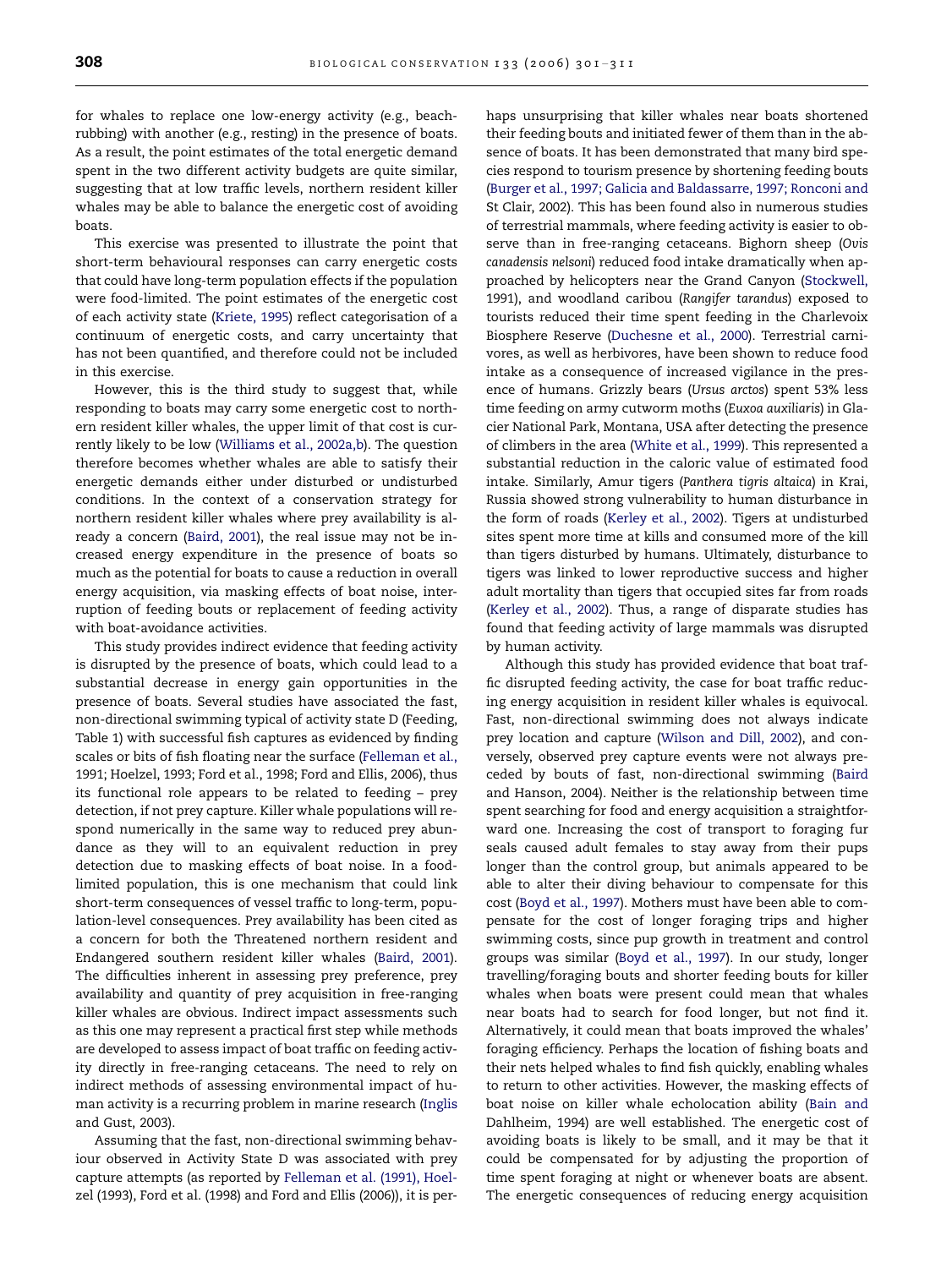are unknown, but we demonstrate that they have the potential to be four to six times as great as the cost of avoidance behaviour. Overall, we conclude that research that investigates the feeding ecology of resident killer whales (and the impacts of anthropogenic activities on feeding behaviour) should be a higher priority than studies that investigate energetic cost of avoiding boats.

# 4.3. Implications for endangered southern resident killer whales

It is useful to examine these findings in the context of the Endangered southern resident killer whale community, which is not only in a more vulnerable conservation status than the Threatened northern resident community, but also experiences far greater levels of boat traffic ([Baird, 2001\)](#page-9-0). One major implication for ongoing studies of the impact of vessels on southern resident killer whales is apparent immediately from the results of this study. These studies should target the most vulnerable activities and individuals to be most informative and precautionary. Therefore, southern resident vessel-impact studies should incorporate scan-sampling to record activity of all individuals in a study area to avoid unintentionally excluding the most challenging (but perhaps the most informative) scenarios from behavioural studies. Similarly, experiments that unintentionally exclude females and calves (e.g., [Williams et al., 2002b\)](#page-10-0), due to the difficulty in discriminating them reliably from conspecifics on each surfacing, may inaccurately reflect the average response of whales to disturbance.

If southern residents were influenced by boat traffic in a similar way to their northern counterparts, then our study has implications for the use of small, but well-chosen marine protected areas to mitigate impact of anthropogenic activities on whales. The southern residents' Depleted status under the US Marine Mammal Protection Act requires a management plan that reduces 'take', including harassment, of whales. Marine protected areas could play a role in reducing 'take' of southern resident killer whales, as long as noentry zones were placed in areas where whales feed, rather than along travel corridors, or in areas used primarily by whales for resting or socialising. Killer whales do indeed have preferred habitats, some of which are strikingly obvious in nature. Some populations of killer whales intentionally strand themselves to capture prey off beaches with unique topographic features that lend themselves to allowing this to take place ([Lopez and Lopez, 1985; Guinet et al., 2000](#page-10-0)). The data presented here were collected in a similarly blatant example of preferred habitat – the ecological reserve was set aside to protect the unusual smooth gravel beaches on which these killer whales rub their bodies – although the reserve parenthetically has turned out to be protecting important feeding habitat as well [\(Williams, 2003](#page-10-0)). It would be useful to identify whether preferred feeding habitat exists for southern resident killer whales, and if so, to protect it. Protecting seemingly trivial fractions of the range of cetaceans may at first appear futile, but ultimately, small marine protected areas may offer utility both for measuring and mitigating impact of human activity on cetaceans.

# 4.4. Wider implications

Studies of animal behaviour have an important role to play in conservation biology, but linking the two fields have been slow (Sutherland, 1998; Blumstein and Fernàndez-Juricic, [2004](#page-10-0)). Partly, conservation biologists may be skeptical of equating animal disturbance (a function of human activity that is confounded by the animal's sensitivity, tolerance, habituation and tradeoffs) with conservation risk ([Gill](#page-9-0) [et al., 2001](#page-9-0)). One way that behavioural studies can be integrated into biological conservation is to help quantify the extent to which human disturbance might reduce quality of habitat or resources. Increasing whales' energetic costs or reducing their ability to acquire prey, if the effect is sufficiently strong, can change the demographic parameters that influence effective population size [\(Anthony and Blum](#page-9-0)[stein, 2000\)](#page-9-0). Similarly, management guidelines that seek to alleviate behavioural responses of wildlife may be insufficiently precautionary, because physiological responses to stimuli may occur at much lower levels of exposure than those required to elicit behavioural reactions [\(Holmes](#page-9-0) [et al., 2005](#page-9-0)).

The approach that we outline could serve as a model for integration of physiological information into behavioural studies toward a conservation goal, by modelling data from captive and free-ranging animals. The key requirement is that the energetic cost of a variety of activity states must be known. This integration has been done for wintering great cormorants [\(Gremillet et al., 2003\)](#page-9-0) and similar behaviourbased modelling has allowed managers to predict how oystercatcher (Haematopus ostralegus) populations would respond to a changing environment ([Stillman et al., 2000](#page-10-0)). The difficulty of acquiring physiological data for cetaceans makes this approach extremely challenging. However, these data are available readily for many pinniped species that come ashore for moulting or breeding. One application might be the northern elephant seal, where metabolic rates have been measured when the animals are resting on land, in warm water and in cold water [\(Noren, 2002\)](#page-10-0). We see this approach as particularly useful for conducting pilot studies to assess quickly and non-invasively whether the magnitude of a stressor is likely to be large enough to justify investing resources into more sophisticated studies. When a stressor is found to be large enough to be of concern, refuge areas can play a role in conservation and recovery strategies.

#### Acknowledgements

We thank B.C. Parks (Ian MacLellan, Linda Philip and Rik Simmons) for the permission to use these data, and the people who have been involved with us in data collection over the past 8 years (Bion Research, Beaveridge Consulting and Johnstone Strait Killer Whale Interpretive Centre Society, especially Cheryl Ciccone and David Briggs). R.W. thanks The Russell Family and Jane Marcher Foundations for support. D.L. thanks the University of Otago – Bridging grant scheme for financial support during the analysis. Doug Sandilands produced the map in [Fig. 1.](#page-1-0) We thank Erin Ashe, David Bain, Robin Baird, Per Berggren, Ian Boyd, Graeme Ellis, John Ford, Misty MacDuffee, Dawn Noren, David Rosen, Andrew Trites,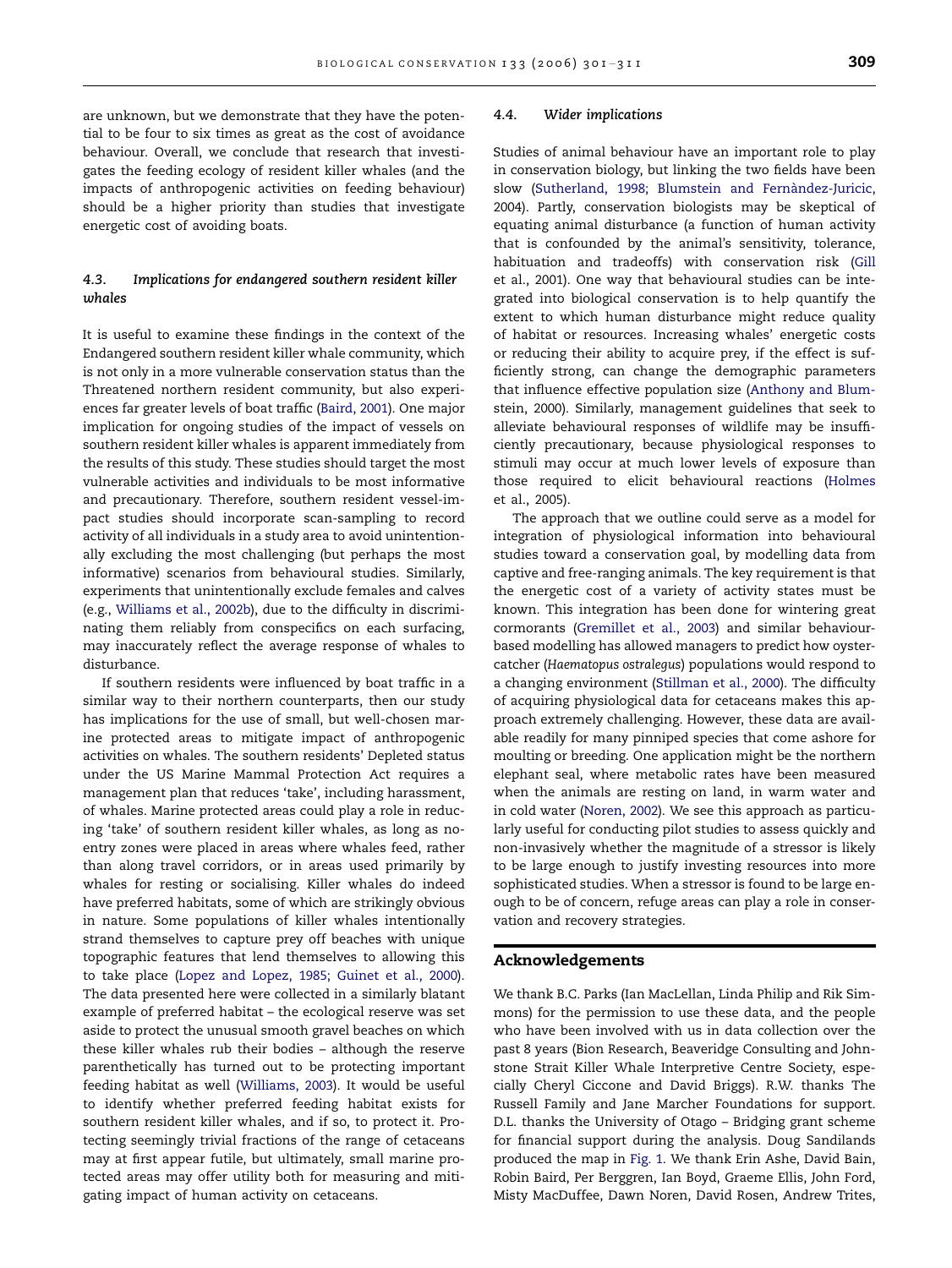<span id="page-9-0"></span>Terrie Williams, Arliss Winship and two anonymous reviewers for constructive comments.

REFERENCES

- Allendorf, F.W., Bayles, D., Bottom, D.L., Currens, K.P., Frissell, C.A., Hankin, D., Lichatowich, J.A., Nehlsen, W., Trotter, P.C., Williams, T.H., 1997. Prioritizing Pacific salmon stocks for conservation. Conservation Biology 11, 140–152.
- Altmann, J., 1974. Observational study of behaviour: sampling methods. Behaviour 49, 227–267.
- Anthony, L.L., Blumstein, D.T., 2000. Integrating behaviour into wildlife conservation: the multiple ways that behaviour can reduce N-e. Biological Conservation 95, 303–315.
- Ashe, E., Williams, R., 2003. Voluntary compliance with the boundaries of a killer whale sanctuary. In: Abstracts of the 14th Biennial Conference on the Biology of Marine Mammals, Greensboro, NC.
- Bain, D.E., Dahlheim, M.E., 1994. Effects of masking noise on detection thresholds of killer whales. In: Loughlin, R.R. (Ed.), Marine Mammals and the Exxon Valdez. Academic Press, San Diego, pp. 243–256.
- Baird, R.W., 1994. Foraging behavior and ecology of transient killer whales (Orcinus orca), Unpublished PhD thesis in Zoology, Simon Fraser University, Vancouver, British Columbia, Canada.
- Baird, R.W., 2001. Status of Killer Whales, Orcinus orca, in Canada. Canadian Field-Naturalist 115, 676–701.
- Baird, R.W., Hanson, M.B., 2004. Diet studies of ''southern resident'' killer whales: prey sampling and behavioral cues of predation. Report to NOAA, Order No. AB133F-03-SE-1070, p. 12.
- Barrett-Lennard, L., Heise, K., Saulitis, E., Ellis, G., Matkin, C., 1995. The Impact of Killer Whale Predation on Steller Sea Lion Populations in British Columbia and Alaska. North Pacific Universities Marine Mammal Research Consortium, Vancouver, British Columbia, Canada.
- Barrett-Lennard, L.G., Ford, J.K.B., Heise, K.A., 1996. The mixed blessing of echolocation: differences in sonar use by fisheating and mammal-eating killer whales. Animal Behaviour 51, 553–565.
- Beale, C.M., Monaghan, P., 2004a. Human disturbance: people as predation-free predators. Journal of Applied Ecology 41, 335–343.
- Beale, C.M., Monaghan, P., 2004b. Behavioural responses to human disturbance: a matter of choice. Animal Behaviour 68, 1065–1069.
- Bejder, L., Samuels, A., Whitehead, H., Gales, N., Mann, J., Connor, R., Heithaus, M., Watson-Capps, J., Flahert, C., in press. Decline in relative abundance of bottlenose dolphins exposed to long-term disturbance. Conservation Biology.
- Bejder, L., Dawson, S.M., Harraway, J.A., 1999. Responses by Hector's dolphins to boats and swimmers in Porpoise Bay, New Zealand. Marine Mammal Science 15, 738–750.
- Blumstein, D.T., Fernàndez-Juricic, E., 2004. The emergence of conservation behavior. Conservation Biology 18, 1175–1177.
- Boyd, I.L., McCafferty, D.J., Walker, T.R., 1997. Variation in foraging effort by lactating Antarctic fur seals: response to simulated increased foraging costs. Behavioral Ecology and Sociobiology 40, 135–144.
- Burger, J., Niles, L., Clark, K.E., 1997. Importance of beach, mudflat and marsh habitats to migrant shorebirds on Delaware Bay. Biological Conservation 79, 283–292.
- Burnham, K.P., Anderson, D.R., 1998. Model Selection and Inference: A Practical Information-Theoretic Approach. Springer-Verlag, New York.
- Caswell, H., 2001. Matrix Population Models: Construction, Analysis, and Interpretation, 2nd ed. Sinauer Associates Inc., Sunderland.
- Corkeron, P.J., 2004. Whale watching, iconography, and marine conservation. Conservation Biology 18, 847–849.
- Duchesne, M., Cote, S.D., Barrette, C., 2000. Responses of woodland caribou to winter ecotourism in the Charlevoix Biosphere Reserve, Canada. Biological Conservation 96, 311–317.
- Erbe, C., 2002. Underwater noise of whale-watching boats and potential effects on killer whales (Orcinus orca), based on an acoustic impact model. Marine Mammal Science 18, 394–418.
- Felleman, F.L., Heimlich-Boran, J.R., Osborne, R.W., 1991. The feeding ecology of killer whales (Orcinus orca) in the Pacific Northwest. In: Pryor, K., Norris, K.S. (Eds.), Dolphin Societies: Discoveries and Puzzles. University of California Press, Berkeley, pp. 113–147.
- Foote, A.D., Osborne, R.W., Hoezel, A.R., 2004. Whale-call response to masking boat noise. Nature 428, 910.
- Ford, J.K.B., Ellis, G.M., 2006. Selective foraging by fish-eating killer whales (Orcinus orca) in British Columbia. Marine Ecology Progress Series 316, 185–199.
- Ford, J.K.B., Ellis, G.M., Balcomb, K.C., 2000. Killer Whales: The Natural History and Genealogy of Orcinus orca in British Columbia and Washington State, 2nd ed. University of British Columbia Press, Vancouver.
- Ford, J.K.B., Ellis, G.M., Barrett-Lennard, L.G., Morton, A.B., Palm, R.S., Balcomb, K.C., 1998. Dietary specialization in two sympatric populations of killer whales (Orcinus orca) in coastal British Columbia and adjacent waters. Canadian Journal of Zoology 76, 1456–1471.
- Galicia, E., Baldassarre, G.A., 1997. Effects of motorized tour boats on the behavior of nonbreeding American flamingos in Yucatan, Mexico. Conservation Biology 11, 1159–1165.
- Gill, J.A., Norris, K., Sutherland, W.J., 2001. Why behavioural responses may not reflect the population consequences of human disturbance. Biological Conservation 97, 265–268.
- Gremillet, D., Wright, G., Lauder, A., Carss, D.N., Wanless, S., 2003. Modelling the daily food requirements of wintering great cormorants: a bioenergetics tool for wildlife management. Journal of Applied Ecology 40, 266–277.
- Guinet, C., Barrett-Lennard, L.G., Loyer, B., 2000. Coordinated attack behaviour and prey sharing by killer whales at Crozet Archipelago: strategies for feeding on negatively-buoyant prey. Marine Mammal Science 16, 829–834.
- Hoelzel, A.R., 1993. Foraging Behavior and Social Group-Dynamics in Puget-Sound Killer Whales. Animal Behaviour 45, 581–591.
- Holmes, N., Giese, M., Kriwoken, L.K., 2005. Testing the minimum approach distance guidelines for incubating Royal penguins Eudyptes schlegeli. Biological Conservation 126, 339–350.
- Inglis, G.J., Gust, N., 2003. Potential indirect effects of shellfish culture on the reproductive success of benthic predators. Journal of Applied Ecology 40 (6), 1077–1089.
- International Whaling Commission, 1994. Forty-fourth Report of the International Whaling Commission, Cambridge.
- Johnstone Strait Killer Whale Committee (cited as JSKWC), 1991. Background report. BC Min. of Environment, Land and Parks and Dept. of Fisheries and Oceans.
- Kerley, L.L., Goodrich, J.M., Miquelle, D.G., Smirnov, E.N., Quigley, H.B., Hornocker, N.G., 2002. Effects of roads and human disturbance on Amur tigers. Conservation Biology 16, 97–108.
- Kleiber, M., 1975. The fire of life: an introduction to animal energetics. R.E. Kreiger Publishing, Huntington, New York, USA.